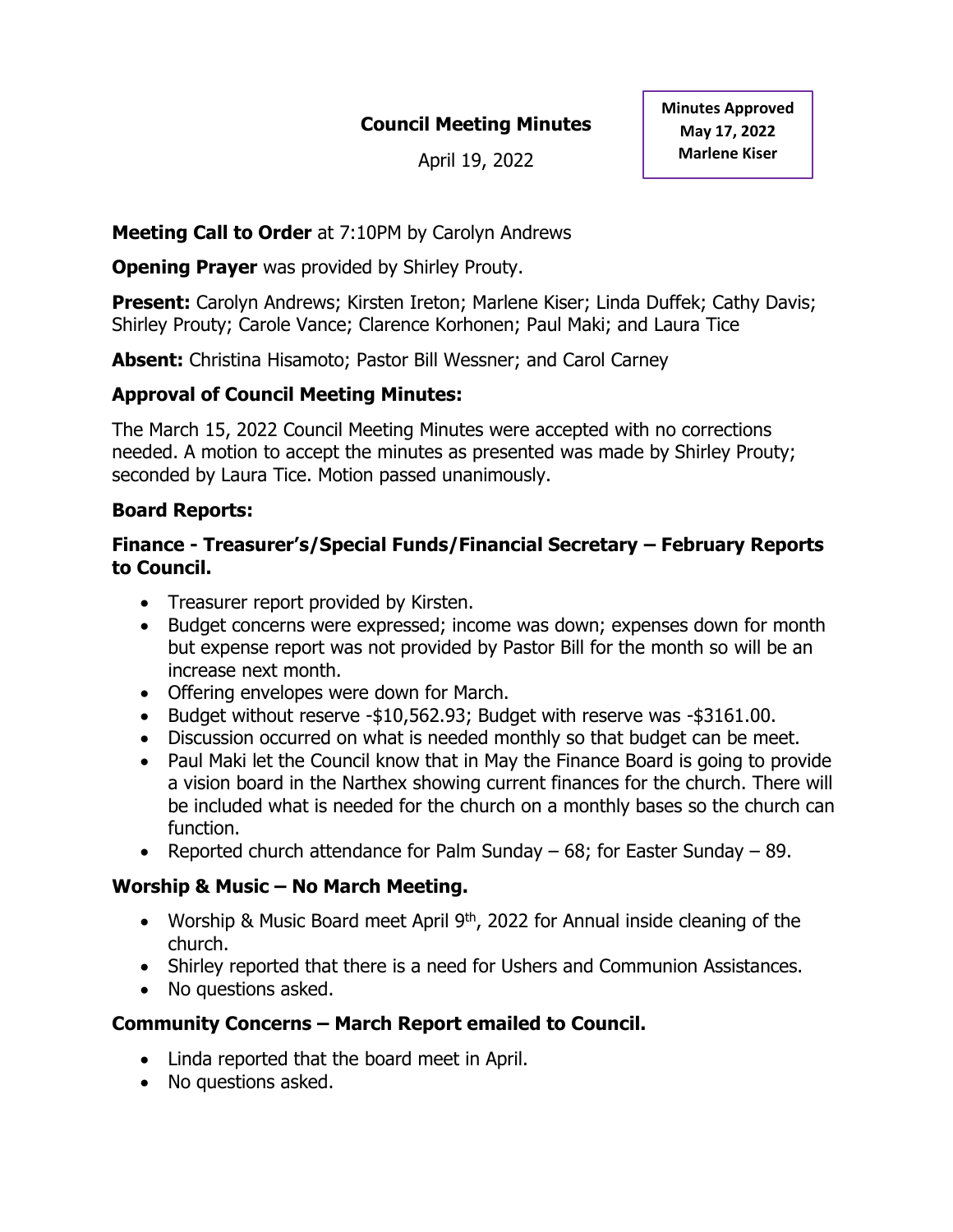## **Education – No report emailed to Council**

- Laura reported that Peggy was still doing a great job with the Sunday School class weekly on Sundays.
- Discussion occurred on how to improve the attendance for Sunday School, Laura to work on what can be done for the Fall Sunday School season.

## **Youth – Currently no Board, No Report.**

#### **Evangelism – March Report emailed to Council.**

- No meeting for the month of March.
- Carole Vance reported on doing once a month refreshments after church in the church courtyard due to only 3 members on their board. They are looking to increase monthly refreshments when others sign up to help.
- Carole indicated they will plan to do something special after church on May  $8<sup>th</sup>$ , in honor of Mother's Day.

## **WELCA – Oral report only**

- Carolyn Andrews reported for WELCA this month at the Council Meeting.
- upcoming in-person May Luncheon, May 14<sup>th</sup>, being planned, and for June Bunco Event, June 11th.

## **Property – March Report emailed to Council.**

- Clarence reported two concerns currently being followed by the Property Board.
- Waiting on the drainage fee concern with the County, still waiting to set up a meeting once the votes have been counted by the County on how the fees are going to go.
- Church parking lot needs to be resurfaced; board is working on when this can be done.
- No questions were asked.

# **Presentation of Board Action Items for discussion/council approval:**

Only action: See above under Property Board Report.

#### **New/Old Business - Finance board topic:**

#### **First Topic – Finance Sub-committee:**

• Paul Maki presented the need to set up a sub-committee on building the church's finances. They are looking at a sub-committee of about 3 people who are interested in helping with looking on ways to bring in more revenue and to improve on costs the church has.